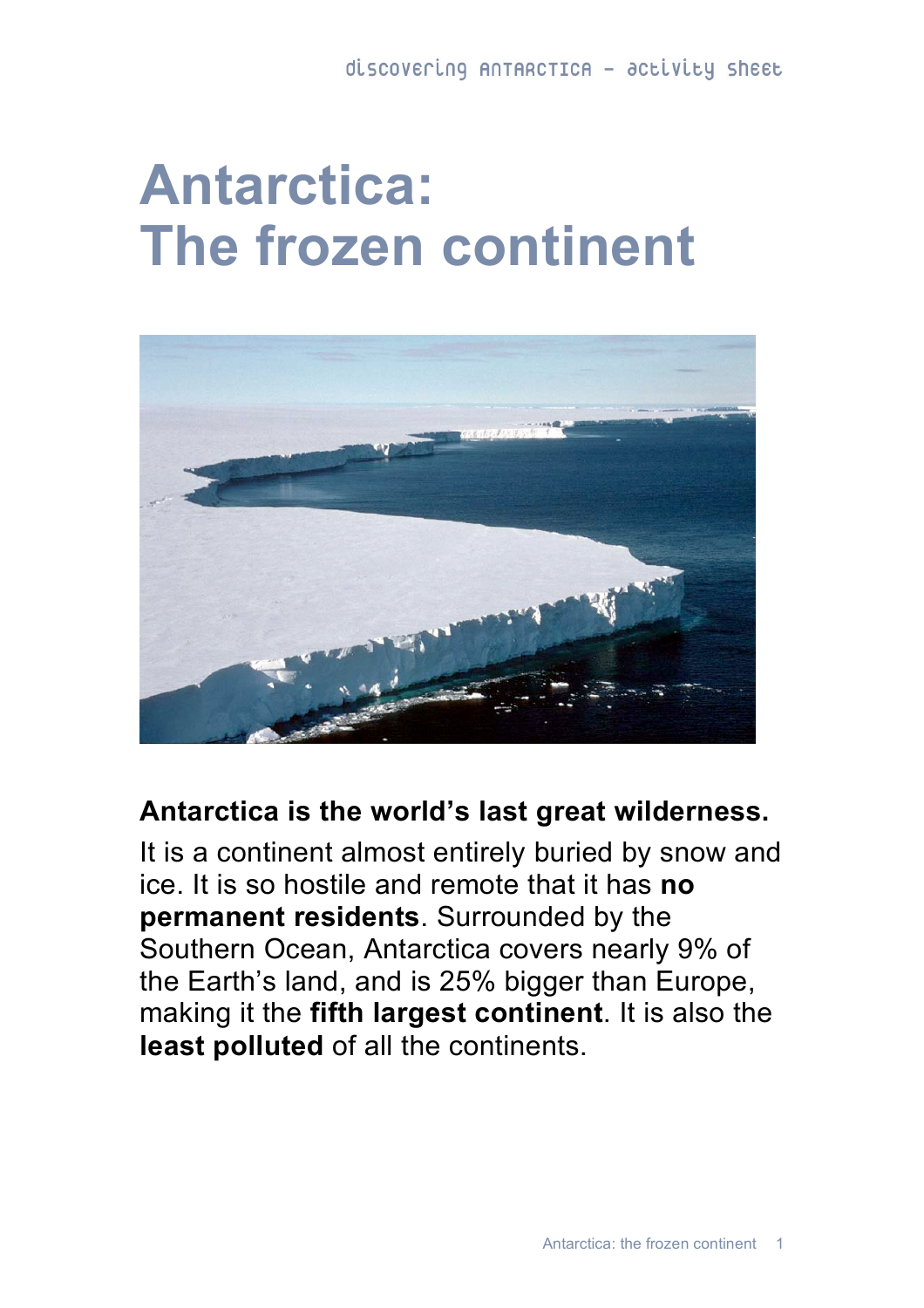

Antarctica is divided into **two main areas** - East Antarctica (sometimes called Greater Antarctica), and West Antarctica (Lesser Antarctica) separated by the **Transantarctic Mountains** that stretch 3,540 kilometres across the continent. West Antarctica is the smallest of the two and has a peninsula that sticks out nearly 1,000 kilometres from the South Pole towards the southern tip of South America.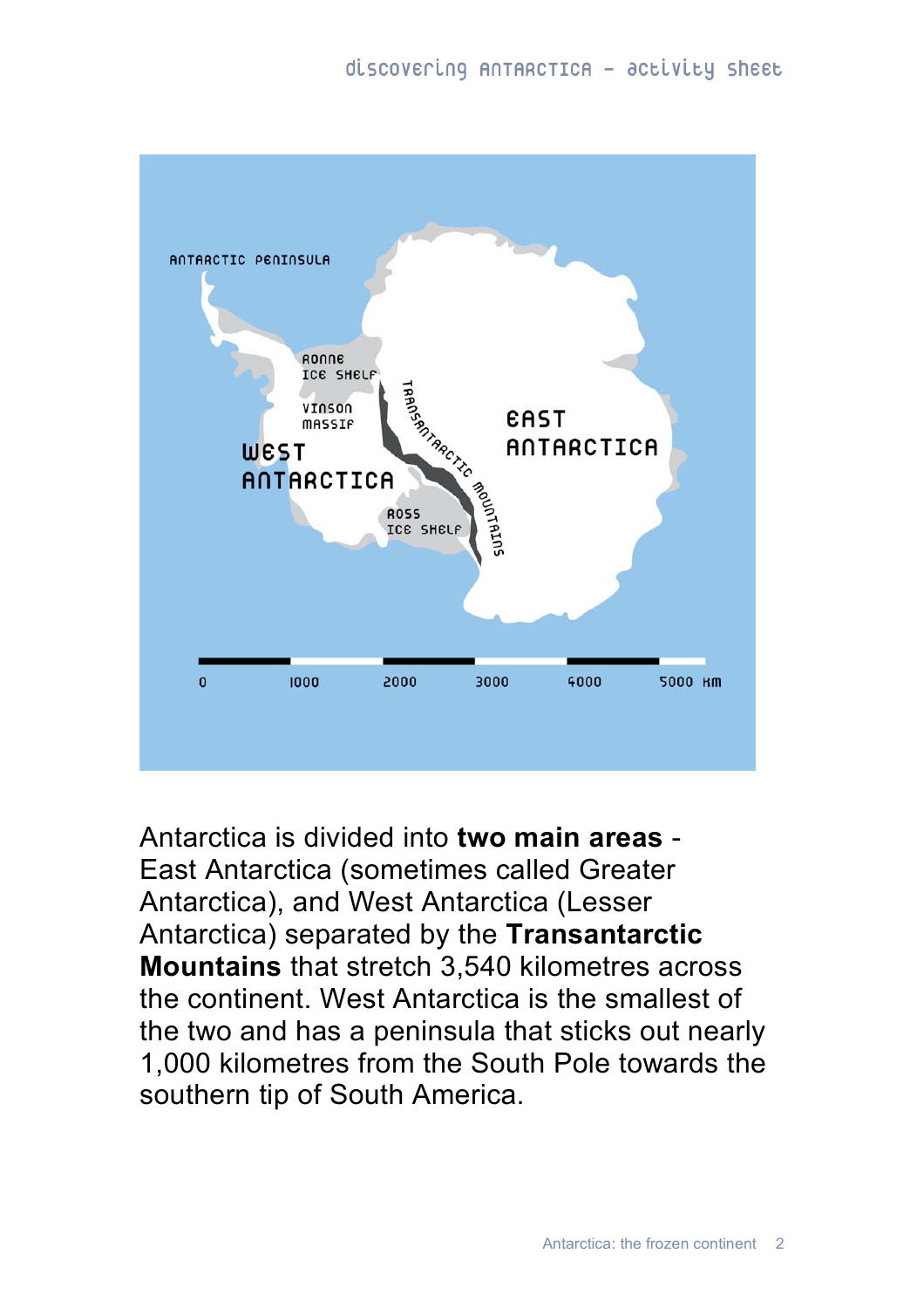

About 99% of Antarctica is covered with a vast ice sheet. It is the largest single mass of ice on Earth and is bigger than the whole of Europe. At least 3 million years old (and possibly as much as 30 million years old in places), the ice sheet averages 2,450 metres deep and holds about 70% of the world's fresh water. With such a thick layer of ice, Antarctica is the **highest** of all the continents. The average altitude is about 2,300 metres above sea level, although in places, the bottom of the ice can be as much as 3,000m below sea level. If they weren't filled with ice, large parts of Antarctica would be under the sea.. **Vinson Massif** is Antarctica's highest point, rising to a height of 4,897 metres.